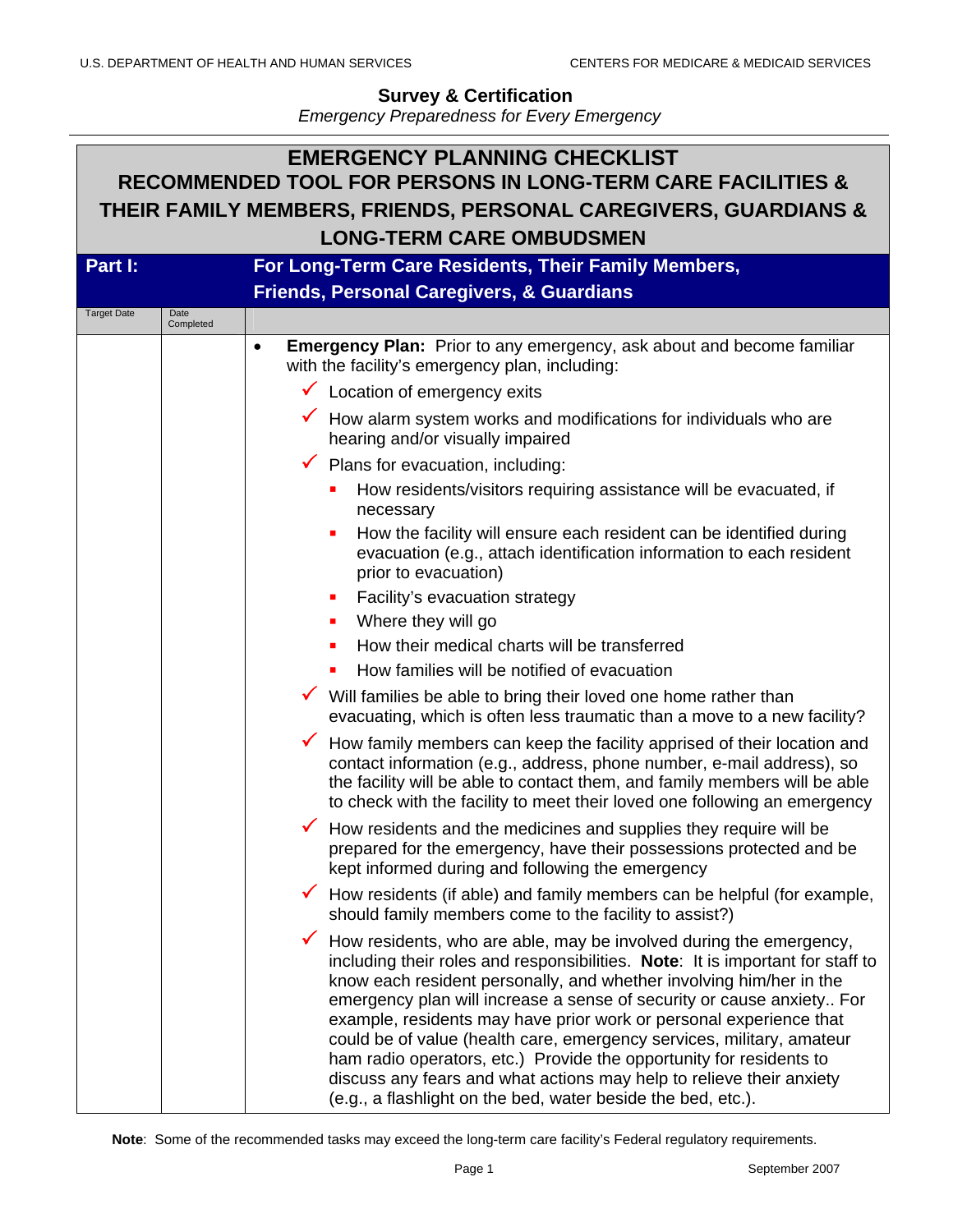|                      |                   | Helping Residents in a Relocation: Suggested principles of care for<br>relocated residents include:                                                                                                                                                                                                                                                                                                                                                                                                                                                                                                                                           |  |  |
|----------------------|-------------------|-----------------------------------------------------------------------------------------------------------------------------------------------------------------------------------------------------------------------------------------------------------------------------------------------------------------------------------------------------------------------------------------------------------------------------------------------------------------------------------------------------------------------------------------------------------------------------------------------------------------------------------------------|--|--|
|                      |                   | $\checkmark$ Encourage the resident to talk about expectations, anger, and/or<br>disappointment                                                                                                                                                                                                                                                                                                                                                                                                                                                                                                                                               |  |  |
|                      |                   | $\checkmark$ Work to develop a level of trust                                                                                                                                                                                                                                                                                                                                                                                                                                                                                                                                                                                                 |  |  |
|                      |                   | $\checkmark$ Present an optimistic, favorable attitude about the relocation                                                                                                                                                                                                                                                                                                                                                                                                                                                                                                                                                                   |  |  |
|                      |                   | Anticipate that anxiety will occur                                                                                                                                                                                                                                                                                                                                                                                                                                                                                                                                                                                                            |  |  |
|                      |                   | Do not argue with the resident                                                                                                                                                                                                                                                                                                                                                                                                                                                                                                                                                                                                                |  |  |
|                      |                   | Do not give orders                                                                                                                                                                                                                                                                                                                                                                                                                                                                                                                                                                                                                            |  |  |
|                      |                   | Do not take the resident's behavior personally                                                                                                                                                                                                                                                                                                                                                                                                                                                                                                                                                                                                |  |  |
|                      |                   | Use praise liberally<br>$\checkmark$                                                                                                                                                                                                                                                                                                                                                                                                                                                                                                                                                                                                          |  |  |
|                      |                   | Be courteous and kind                                                                                                                                                                                                                                                                                                                                                                                                                                                                                                                                                                                                                         |  |  |
|                      |                   | Include the resident in assessing problems                                                                                                                                                                                                                                                                                                                                                                                                                                                                                                                                                                                                    |  |  |
|                      |                   | Encourage family participation                                                                                                                                                                                                                                                                                                                                                                                                                                                                                                                                                                                                                |  |  |
|                      |                   | $\checkmark$ Ensure staff in the receiving facility introduce themselves to residents                                                                                                                                                                                                                                                                                                                                                                                                                                                                                                                                                         |  |  |
| Part II:             |                   | For Long-Term Care Ombudsmen                                                                                                                                                                                                                                                                                                                                                                                                                                                                                                                                                                                                                  |  |  |
| <b>Targeted Date</b> | Date<br>Completed |                                                                                                                                                                                                                                                                                                                                                                                                                                                                                                                                                                                                                                               |  |  |
|                      |                   | <b>State Ombudsman Responsibilities:</b><br>$\bullet$                                                                                                                                                                                                                                                                                                                                                                                                                                                                                                                                                                                         |  |  |
|                      |                   | Become generally familiar with state emergency plans pertinent to long-term<br>care facilities, including the state or federal agency that may be established<br>to serve as a clearinghouse for facility evacuations: know the name,<br>telephone number and e-mail of the person to whom long-term care facility<br>evacuations and evacuees' names should be reported. If no clearinghouse<br>has been established, advocate for one.                                                                                                                                                                                                      |  |  |
|                      |                   | At least annually, ensure that all regional ombudsman coordinators and local<br>✔<br>ombudsmen and/or representatives read, are familiar with and have the<br>opportunity to discuss resources, such as the two recommended CMS<br>emergency preparedness checklists pertaining to long-term care facilities: the<br>CMS Emergency Preparedness Checklist - Recommended Tool for Effective<br>Health Care Facility Planning and this CMS Emergency Planning Checklist -<br>Recommended Tool for Persons Living In Long-Term Care Facilities, Their<br>Family Members, Friends, Personal Caregivers, Guardians, & Long-Term<br>Care Ombudsmen. |  |  |
|                      |                   | Maintain at home and office hard copies of current regional ombudsman<br>contact information, including cell phones.                                                                                                                                                                                                                                                                                                                                                                                                                                                                                                                          |  |  |
|                      |                   | Prior to an anticipated disaster, if the state ombudsman program has regional<br>coordinators and/or other program representatives in the areas likely to be<br>affected, call them to make sure they have assigned representatives to carry<br>out the responsibilities listed in the section below pertaining to local<br>ombudsman programs.                                                                                                                                                                                                                                                                                               |  |  |
|                      |                   | Immediately following a disaster, contact regional ombudsman<br>✔<br>coordinators/representatives in the affected areas to provide support and                                                                                                                                                                                                                                                                                                                                                                                                                                                                                                |  |  |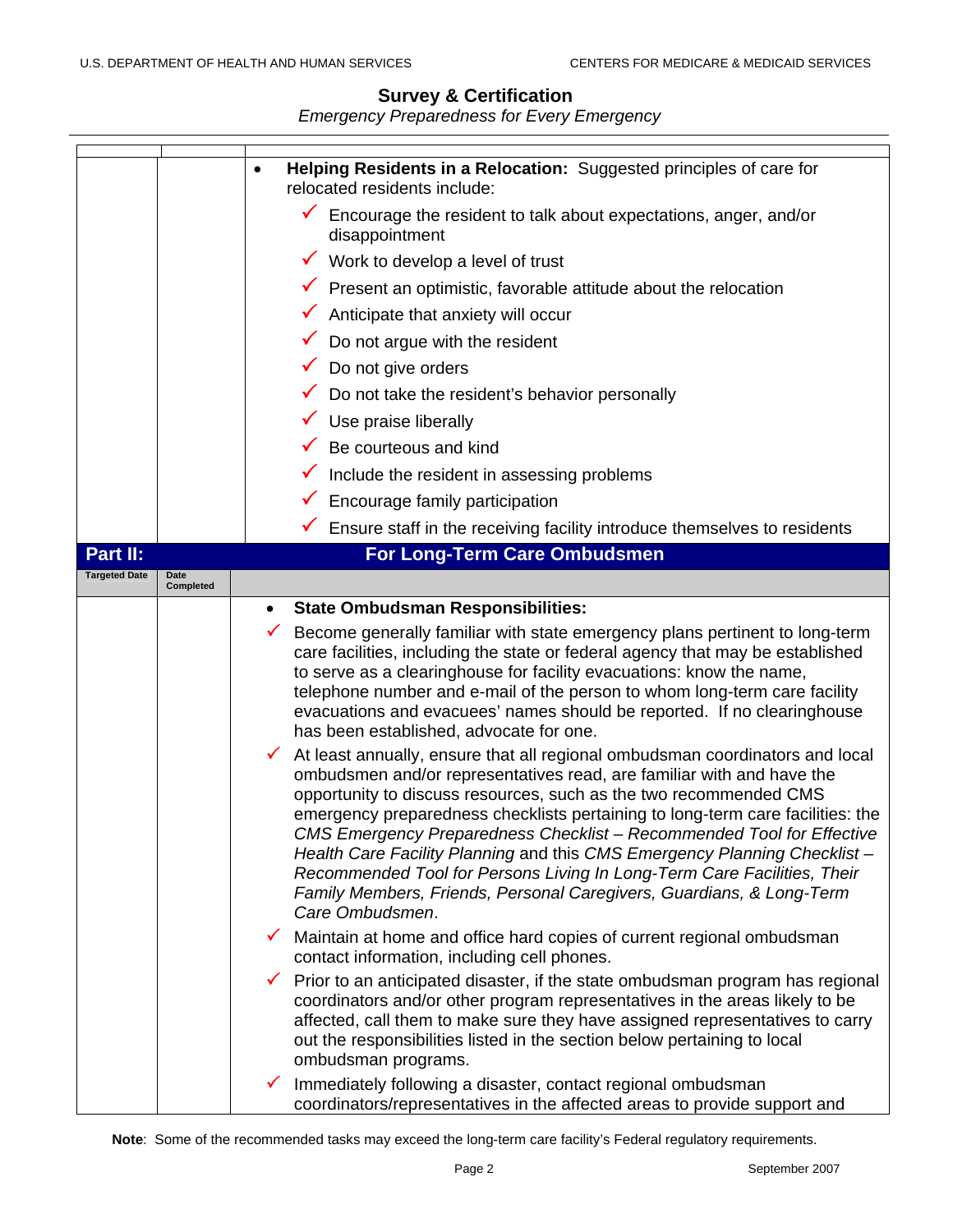| resources, as needed and feasible.                                                                                                                                                                                                                                                                                                                                                                                                                                                                                                                                                                                                                                                            |
|-----------------------------------------------------------------------------------------------------------------------------------------------------------------------------------------------------------------------------------------------------------------------------------------------------------------------------------------------------------------------------------------------------------------------------------------------------------------------------------------------------------------------------------------------------------------------------------------------------------------------------------------------------------------------------------------------|
| Regional Ombudsman Coordinator & Representative Responsibilities (for<br>$\bullet$<br>states with regional/local ombudsman programs and/or representatives)                                                                                                                                                                                                                                                                                                                                                                                                                                                                                                                                   |
| Prior to any emergency, ombudsmen:                                                                                                                                                                                                                                                                                                                                                                                                                                                                                                                                                                                                                                                            |
| Become generally familiar with the local emergency plans and the roles of<br>local, county and state agencies in a disaster, especially as pertaining to<br>long-term care facilities.                                                                                                                                                                                                                                                                                                                                                                                                                                                                                                        |
| Read and become familiar with emergency plans of facilities in the region<br>for which the regional program has responsibility. If a state or regional<br>clearing house for evacuations has been established, know the agency,<br>phone number and e-mail where facility evacuations will be reported.<br>Maintain, at home and office, hard copies of current contact information<br>for facilities, other ombudsmen and appropriate agencies, especially the<br>local emergency management agency.                                                                                                                                                                                         |
| ▶ Prior to an anticipated emergency and following an emergency:                                                                                                                                                                                                                                                                                                                                                                                                                                                                                                                                                                                                                               |
| $\checkmark$ The regional ombudsman program coordinator assigns a representative<br>to check on each facility covered by the program and reviews the<br>responsibilities listed below with representatives assigned to facilities.                                                                                                                                                                                                                                                                                                                                                                                                                                                            |
| Assigned representatives check on assigned facilities to assure that<br>$\checkmark$<br>residents' rights are protected prior to, during and after evacuation and<br>provide information about conditions and any evacuation to the regional<br>ombudsman coordinator; regional coordinator provides information to<br>the state ombudsman office. Exception: when the ombudsman lives in<br>an area under mandatory evacuation; however, if possible, the<br>ombudsman should contact the facility by telephone, even if the area is<br>under evacuation order. (Some states may have other specific<br>procedures in place which ombudsman representatives would be<br>required to follow.) |
| Ombudsman representatives visit residents as soon as possible after<br>the disaster, whether they have been sheltered in the facility or<br>transferred to another location. (If they have been transferred out of the<br>region, state ombudsman and regional coordinators coordinate<br>visitation by ombudsman representatives in the receiving region.)                                                                                                                                                                                                                                                                                                                                   |
| Discuss and record their immediate status/needs. If the state and<br>local ombudsman coordinator decide a form is needed, use<br>appropriate form to record information (a sample form is attached)<br>and send a copy of the form to whomever they specify.                                                                                                                                                                                                                                                                                                                                                                                                                                  |
| • Take urgent action to help obtain the resources and assistance<br>residents need to be safe and, if they have been evacuated, find their<br>loved ones and relocate to an area/facility or other setting of their<br>preference. (Note: the ombudsman is not responsible for providing<br>resources but instead should be aware of available resources and<br>work to ensure they are provided to residents.)                                                                                                                                                                                                                                                                               |
| Track, if possible, the impact of the disaster on the residents                                                                                                                                                                                                                                                                                                                                                                                                                                                                                                                                                                                                                               |
| Determine whether the facility has reported the names and destination<br>of any evacuated residents to the clearinghouse (if state or region has                                                                                                                                                                                                                                                                                                                                                                                                                                                                                                                                              |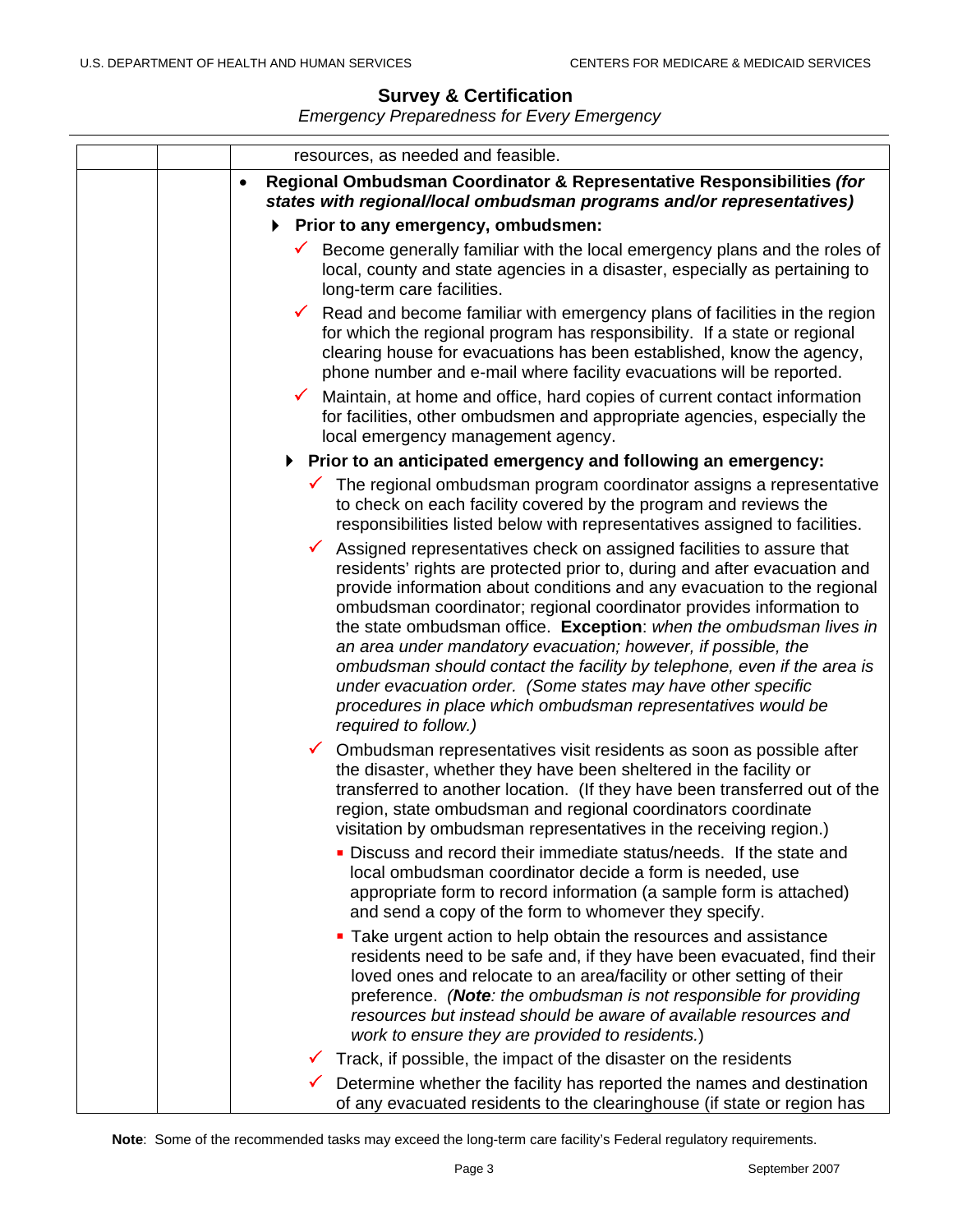| established a clearinghouse), and is prepared to handle transfer trauma<br>and support facility staff in handling resident trauma. As provided in<br>Part I, above, suggested principles of care for the relocated residents<br>include: |
|------------------------------------------------------------------------------------------------------------------------------------------------------------------------------------------------------------------------------------------|
| • Encourage the resident to talk about expectations, anger, and/or<br>disappointment                                                                                                                                                     |
| • Work to develop a level of trust                                                                                                                                                                                                       |
| • Present an optimistic, favorable attitude about the relocation                                                                                                                                                                         |
| Anticipate that anxiety will occur                                                                                                                                                                                                       |
| • Do not argue with the resident                                                                                                                                                                                                         |
| • Do not give orders                                                                                                                                                                                                                     |
| • Do not take the resident's behavior personally                                                                                                                                                                                         |
| • Use praise liberally                                                                                                                                                                                                                   |
| • Be courteous and kind                                                                                                                                                                                                                  |
| Include the resident in assessing problems                                                                                                                                                                                               |
| ■ Encourage staff in the receiving facility to introduce themselves to<br>residents                                                                                                                                                      |
| • Encourage family participation                                                                                                                                                                                                         |
| $\checkmark$ Counsel residents about their rights to:                                                                                                                                                                                    |
| • Be informed regarding the status of the relocation                                                                                                                                                                                     |
| • Be provided information on alternative living arrangements and the<br>options available                                                                                                                                                |
| • Be assessed for eligibility for funding and supports to safely return to<br>live in their home or community                                                                                                                            |
| • Visit other facilities to help them better decide where to live                                                                                                                                                                        |
| • Seek representation by an ombudsman or other<br>representative/advocate available in the area                                                                                                                                          |
| <b>Expect to receive adequate care and treatment services during the</b><br>relocation                                                                                                                                                   |
| • Meet with the facility staff to express any concerns                                                                                                                                                                                   |
| • Seek a review of any relocation changes with which they disagree                                                                                                                                                                       |
| Expect that their rights, while a resident of any facility, will not be<br>violated                                                                                                                                                      |
| (Note: Adapted from WI Ombudsman Program brochure for residents of facilities<br>scheduled for closure)                                                                                                                                  |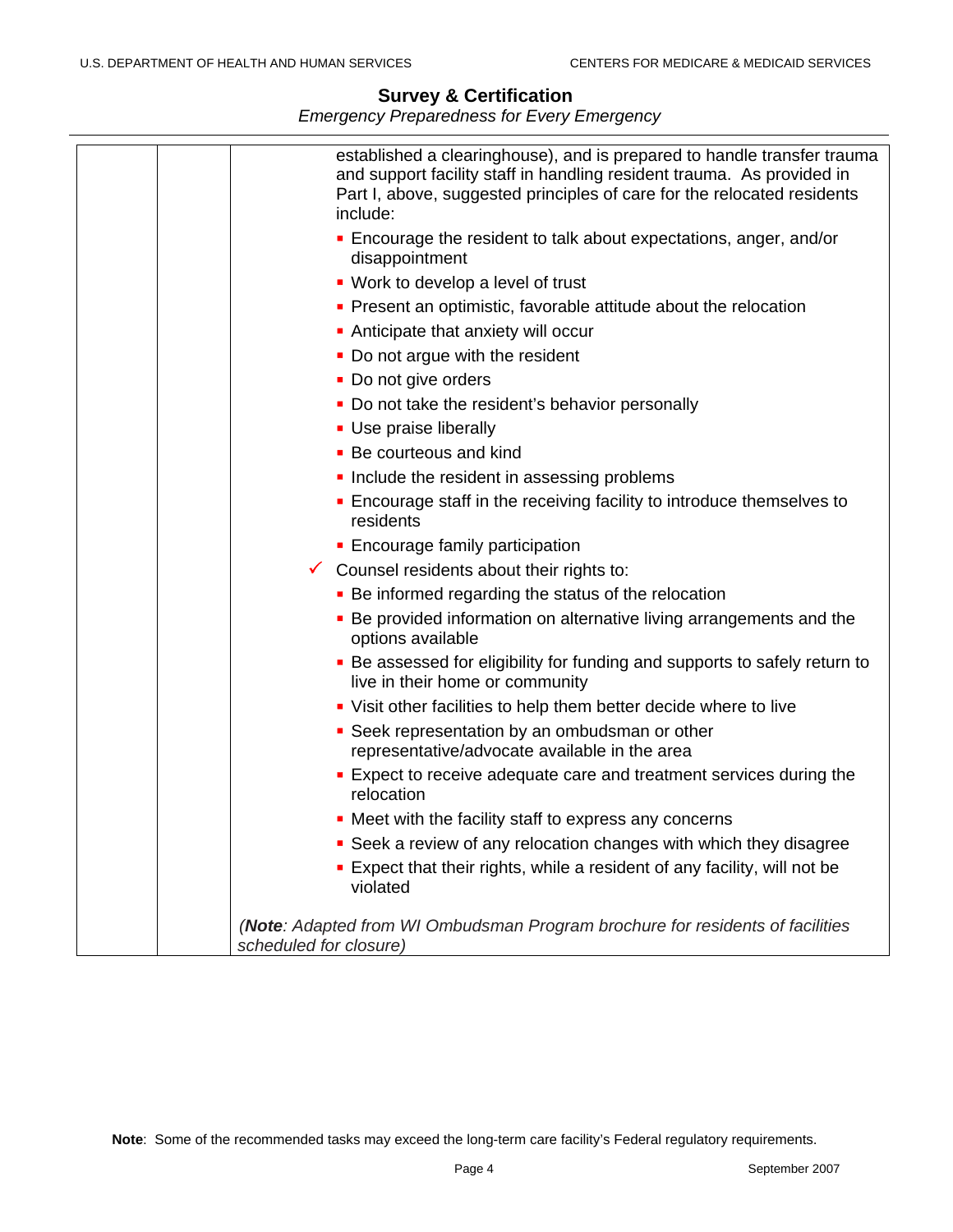# **OMBUDSMAN LONG-TERM CARE FACILITY RESIDENT EVACUATION ASSESSMENT CHECKLIST**

| Ombudsman Name:                                                                                             |                                                                                                                                                              |                                                                                                                                                                                          |                                                                                                                                                                             | Resident Evacuee Information (see reverse) |         |  |
|-------------------------------------------------------------------------------------------------------------|--------------------------------------------------------------------------------------------------------------------------------------------------------------|------------------------------------------------------------------------------------------------------------------------------------------------------------------------------------------|-----------------------------------------------------------------------------------------------------------------------------------------------------------------------------|--------------------------------------------|---------|--|
| Region:                                                                                                     |                                                                                                                                                              |                                                                                                                                                                                          |                                                                                                                                                                             | Previous Facility:                         |         |  |
| Additional ombudsman follow-up is necessary                                                                 |                                                                                                                                                              |                                                                                                                                                                                          | City:                                                                                                                                                                       |                                            | County: |  |
| Assessment Date                                                                                             |                                                                                                                                                              |                                                                                                                                                                                          |                                                                                                                                                                             | <b>Current Facility:</b>                   |         |  |
| <b>No</b><br>Yes                                                                                            | N/A                                                                                                                                                          |                                                                                                                                                                                          | City:                                                                                                                                                                       |                                            | County: |  |
|                                                                                                             |                                                                                                                                                              | • Does the facility have power? If not, do the residents have a source of light (e.g., lamps<br>on a generator or handheld flashlights)?<br>Comment:                                     |                                                                                                                                                                             |                                            |         |  |
|                                                                                                             |                                                                                                                                                              | • Did the facility suffer any significant structural damage? Is so please indicate.<br>Comment:                                                                                          |                                                                                                                                                                             |                                            |         |  |
|                                                                                                             | • Are high traffic areas, such as hallways, common areas, and doorways, clear of debris so<br>residents may move freely throughout the facility?<br>Comment: |                                                                                                                                                                                          |                                                                                                                                                                             |                                            |         |  |
|                                                                                                             | • Did the facility receive evacuees from other facilities? If so, how long are the displaced<br>residents scheduled stay at the new facility?<br>Comment:    |                                                                                                                                                                                          |                                                                                                                                                                             |                                            |         |  |
|                                                                                                             |                                                                                                                                                              | • Have residents and their representatives been consulted regarding their wishes for return<br>or transfer to a different facility?<br>Comment:                                          |                                                                                                                                                                             |                                            |         |  |
|                                                                                                             |                                                                                                                                                              | • Have plans been made to return or transfer residents elsewhere, according to the wishes<br>of the displaced residents and their representatives?<br>Comment:                           |                                                                                                                                                                             |                                            |         |  |
|                                                                                                             |                                                                                                                                                              | • According to displaced residents, do they have their personal belongings (e.g., clothing,<br>toiletries, mementos, etc.)?<br>Comment:                                                  |                                                                                                                                                                             |                                            |         |  |
|                                                                                                             |                                                                                                                                                              | • According to the displaced residents, is the facility geographically accessible to their<br>family and friends? If not, what arrangements can be made to accommodate them?<br>Comment: |                                                                                                                                                                             |                                            |         |  |
|                                                                                                             |                                                                                                                                                              | • Is there an adequate source of food, ice, and water available to meet basic needs? If<br>not, does the facility need these items to be delivered?<br>Comment:                          |                                                                                                                                                                             |                                            |         |  |
|                                                                                                             |                                                                                                                                                              | documented?<br>Comment:                                                                                                                                                                  | Are vital medications available and administered per residents' medical condition? If the<br>medication is not available, are the residents' conditions being monitored and |                                            |         |  |
|                                                                                                             |                                                                                                                                                              | • According to the residents, are there sufficient staff to provide adequate care and<br>services to meet their needs?<br>Comment:                                                       |                                                                                                                                                                             |                                            |         |  |
|                                                                                                             |                                                                                                                                                              | • Is there anything additional the Long-Term Care Ombudsman Program can do to assist<br>in other areas besides those outlined here?<br>Comment:                                          |                                                                                                                                                                             |                                            |         |  |
| Ask facility for a list of evacuees and their originating or destined facilities.                           |                                                                                                                                                              |                                                                                                                                                                                          |                                                                                                                                                                             |                                            |         |  |
| Please forward this information to the district coordinator for additional follow-up.<br>Staff interviewed: |                                                                                                                                                              |                                                                                                                                                                                          |                                                                                                                                                                             |                                            |         |  |
| Position:                                                                                                   |                                                                                                                                                              |                                                                                                                                                                                          |                                                                                                                                                                             | See reverse for additional information:    |         |  |